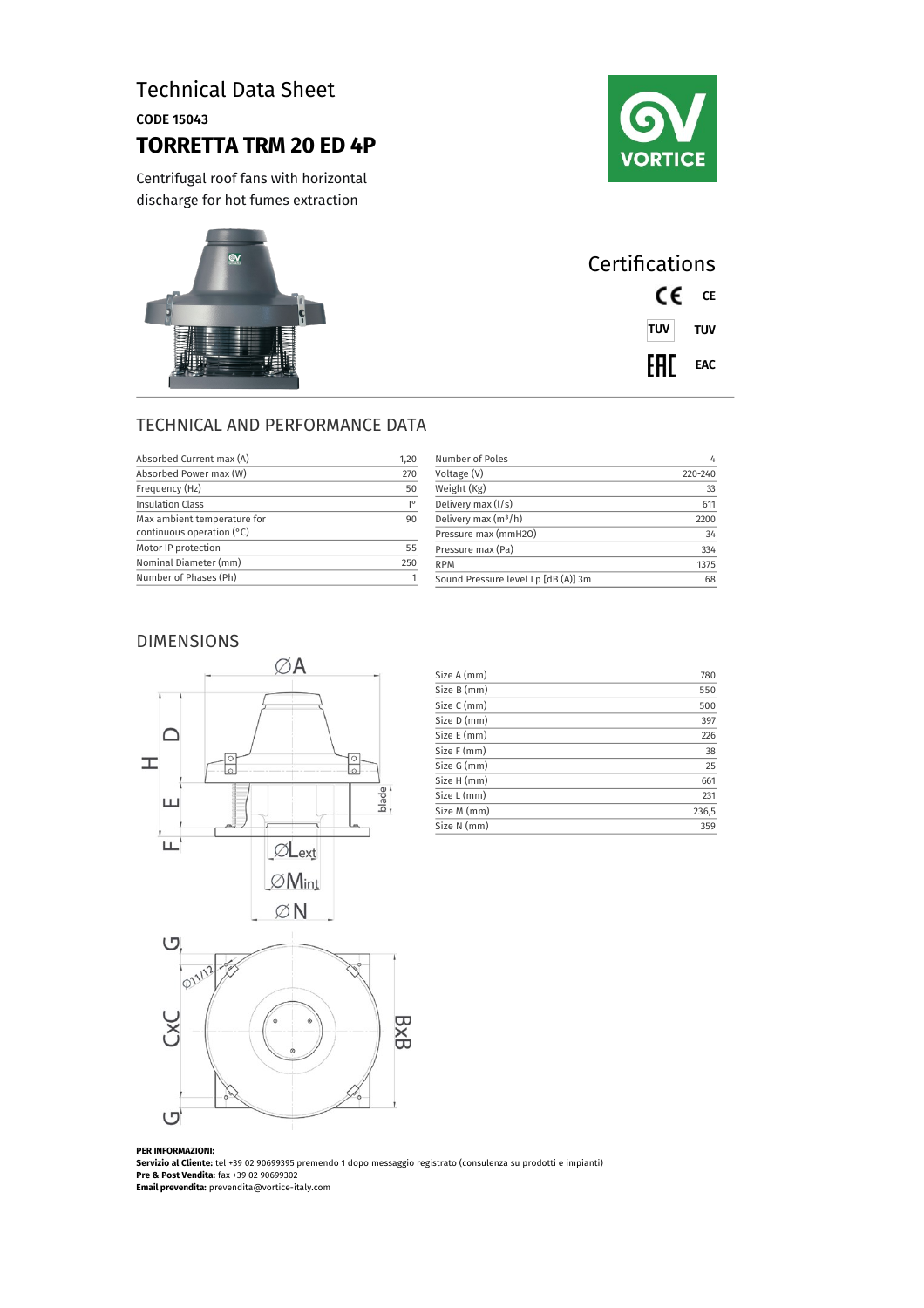## Technical Data Sheet

CODE 15043

## **TORRETTA TRM 20 ED 4P**

Centrifugal roof fans with horizontal discharge for hot fumes extraction



## **DESCRIPTION**

• Centrifugal roof fan suitable for extracting hot fumes at up to 400 °C for 120 minutes.

• Base manufactured from phosphated pressed steel, epoxy powder coated with hammered effect finish, guaranteeing long-term resistance

to atmospheric agents. • Aerodynamically contoured inlet port for optimum performance, fashioned as a single unit with the base and gauged to optimize air

flow. • Motor mounting plate made of steel with galvanization surface

treatment.

• Pressed steel motor cover: pickled and phosphated surface, polyester powder coated and oven baked finish, colour grey, with hammered texture.

• Accident prevention and anti-bird grilles (to UNI ISO 13857 standard), consisting of electrically welded steel rings with epoxy powder coated finish, colour black.

### CURVES



• Centrifugal impeller with self-cleaning backward curved blades, dynamically balanced (UNI ISO 1940, Point 1 – Class 6.3), made of

electrolytically galvanized pressed steel. • 1 speed single phase AC motor with shaft turning in ball bearings, size to UNEL MEC standard, flange B5, self-ventilating. Motor insulation class H, with metal cooling fan and cable gland.

• Maximum air flow: 2200 m3/h.

• Equipped with a motor start capacitor that must be installed remotely from the fan so that it cannot be damaged through direct exposure to heat.

• Galvanized steel eye lugs for transport and lifting/handling operations.

• Cable guaranteeing continuity of earth connection.

• Steel safety wire for anchoring the appliance once installed.

### ACCESSORIES





**TR-CU 20/30/50 (CONTROTELAIO DI BASE U)** Code 22512

**(GRIGLIA DI PROTEZIONE)** Code 22710

**TR-G 20/30/50**



**IREM 3 CD 99250080** Code 12931





**IDM 40** 

**IDEM INIVEDTED**<br>PER INFORMAZIONI: **5ervizio al Cliente:** tel +39 02 90699395 p<br>**Pre & Post Vendita:** fax +39 02 90699302 **Email prevendita:** prevendita@vortice-italy.com **Servizio al Cliente:** tel +39 02 90699395 premendo 1 dopo messaggio registrato (consulenza su prodotti e impianti)<br>**Pre & Post Vendita:** fax +39 02 90699392